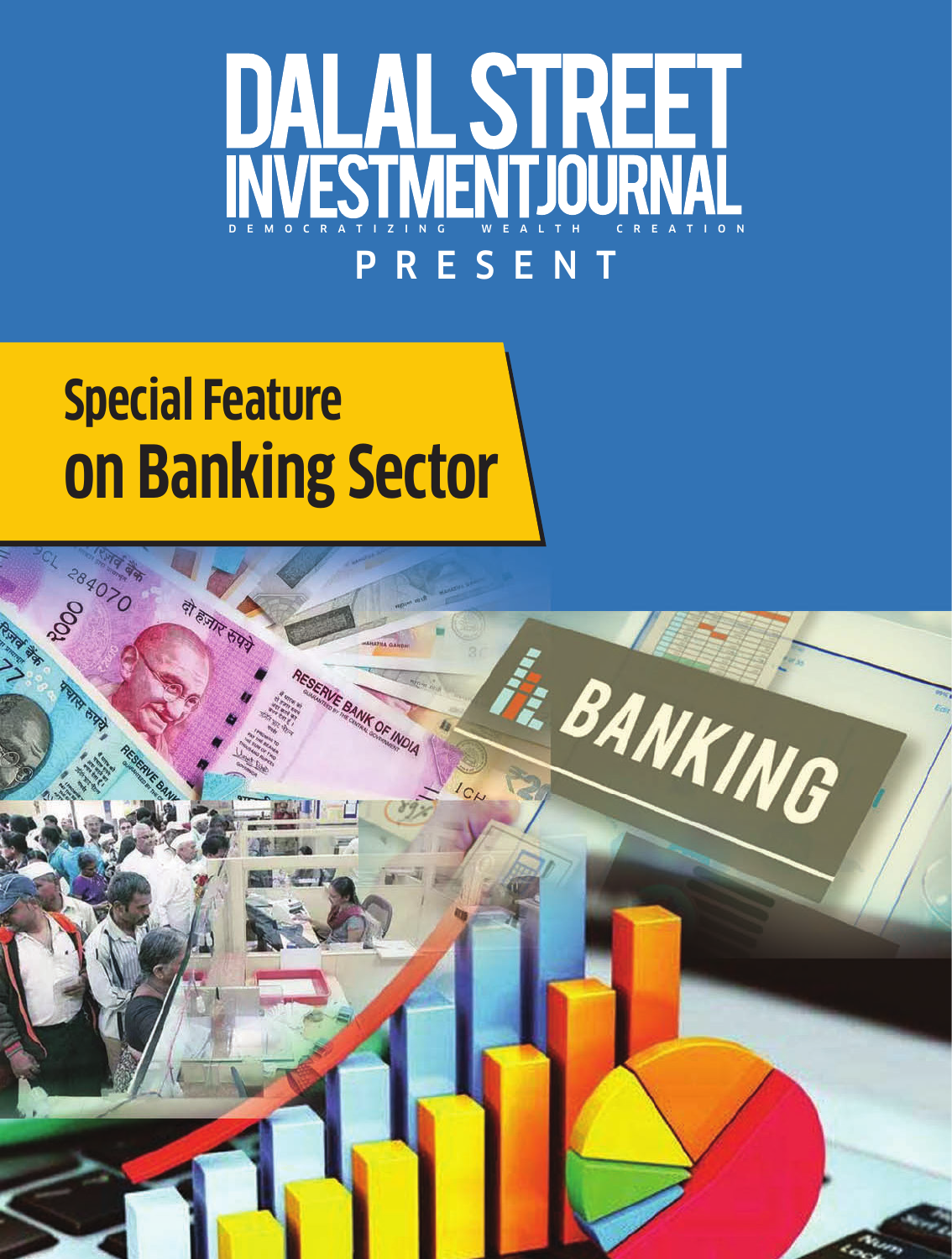# Special Feature

## Roll of Honour

Banking **Awards** 2021

#### <u>ତ</u> CSB Bank

#### **Fastest Growing Bank Private Sector Bank**

*DSIJ's 2021 Banking Award in* **Fastest Growing Bank (Private Sector)** *category goes to* **CSB Bank.**

- <sup>n</sup> Net Interest Income earned for FY21 grew by 58.95 per cent over FY20
- <sup>n</sup> Operating profit rose substantially by 118.5 per cent in FY21 as compared to FY20

यनियन बैंक

**Union Bank** 

The bank's total assets grew 23.69 per cent in FY21 as compared to FY20

## Roll of Honour

Bankii Awards 2021

#### **Fastest Growing Bank Public Sector Bank**

*DSIJ's 2021 Banking Award in* **Fastest Growing Bank (Public Sector)** *category goes to* **Union Bank Of India.**

- Net Interest Income earned for FY21 grew by 115.86 per cent over FY20
- <sup>n</sup> Operating profit rose substantially by 109.75 per cent in FY21 as compared to FY20
- The bank's total assets grew 94.61 per cent in FY21 as compared to FY20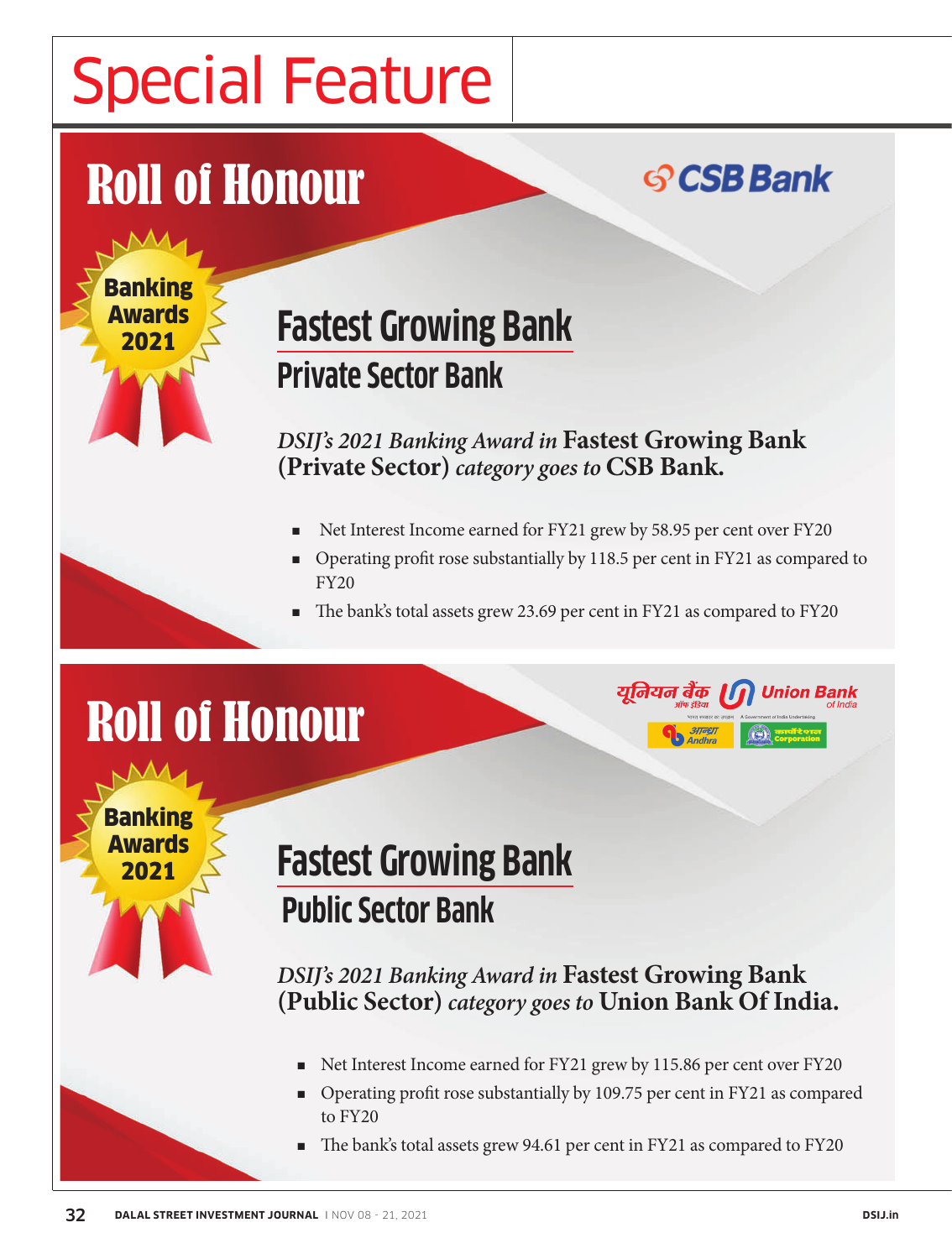## Roll of Honour

Banking **Awards** 2021

#### **T**HDFC BANK

### **Most Efficient Bank Private Sector Bank**

#### *DSIJ's 2021 Banking Award in* **Most Efficient Bank (Private Sector)** *category goes to* **HDFC Bank.**

- <sup>n</sup> The bank boasts the highest profit per employee among private and public banks of Rs 26 lakh per employee in FY21
- <sup>n</sup> Business per employee grew by 10.34 per cent and stood at Rs 19.30 crore in FY21
- <sup>n</sup> ROA stands at 1.97 per cent in FY21, which is one of the highest among the private sector banks

इंडियन बैंक

<u>।</u><br>के इलाहाबाद

**Indian Bank** 

**ALLAHABAD** 

## Roll of Honour

**Banking** Awards 2021

### **Most Efficient Bank Public Sector Bank**

#### *DSIJ's 2021 Banking Award in* **Most Efficient Bank (Public Sector)** *category goes to* **Indian Bank.**

- n Profit per employee stood at Rs 7.22 lakh in FY21 from Rs 4 lakh in FY20
- The bank's business per employee stood at an impressive Rs 22.17 crore in FY21
- <sup>n</sup> In FY21, the bank's credit deposit ratio of 67.65 per cent was one of the highest among other public sector banks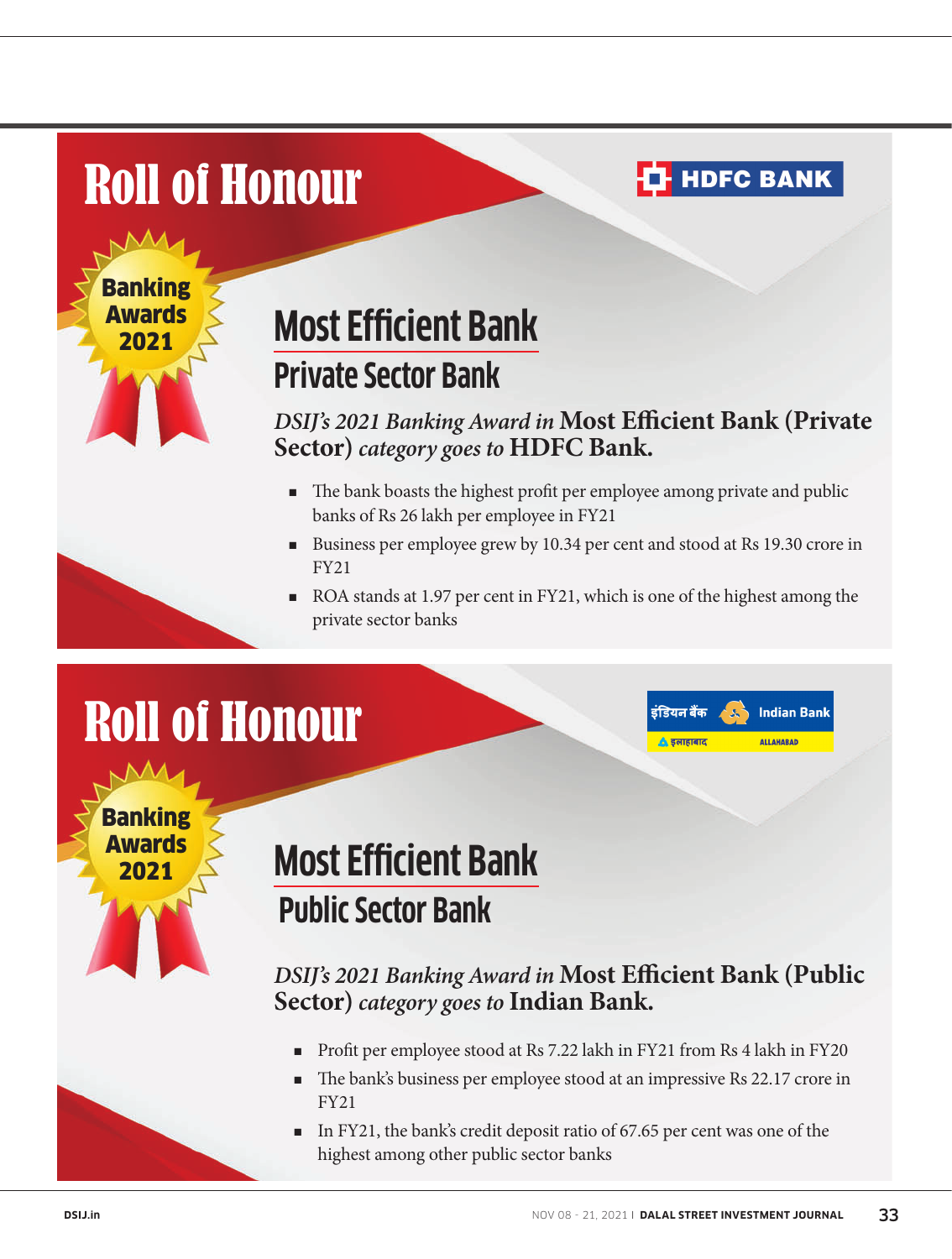# Special Feature

## Roll of Honour

Banking Awards 2021



**Indian Bank** 

**ALLAHABAD** 

### **Bank With Best Shareholder Returns Private Sector Bank**

*DSIJ's 2021 Banking Award in Bank with* **Best Shareholder Returns (Private Sector)** *category goes to* **Jammu & Kashmir** *Bank.*

<sup>n</sup> Over the past 1 year, the bank has given shareholders a stellar return of 176.90 per cent

> डंडियन बैंक ं इलाहाबाट

<sup>n</sup> On a YTD basis, the bank has delivered a return of 73.81 per cent in 2021 *(Note: Returns as on October 29, 2021)*

## Roll of Honour

Banking Awards 2021

#### **Bank With Best Shareholder Returns Public Sector Bank**

*DSIJ's 2021 Banking Award in Bank with* **Best Shareholder Returns (Public Sector)** *category goes to* **Indian Bank.**

- <sup>n</sup> Over the past 1 year, the bank has given shareholders a stellar return of 195.19 per cent
- <sup>n</sup> On a YTD basis, the bank doubled shareholder wealth by delivering a return of 100.82 per cent in 2021

*(Note: Returns as on October 29, 2021)*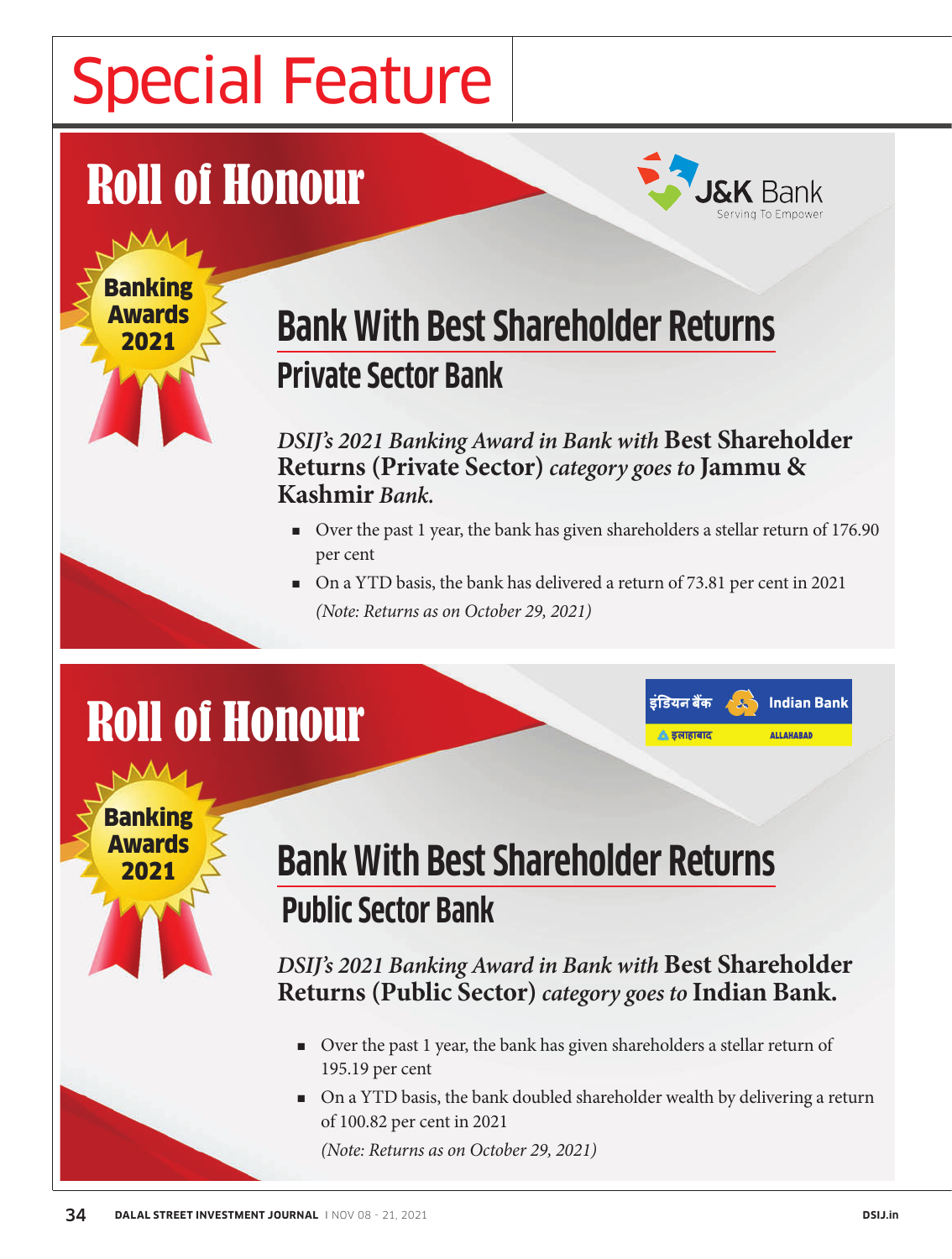### Roll of Honour

Banki **Awards** 2021

### **Bank With Best Asset Quality Private Sector Bank**

#### *DSIJ's 2021 Banking Award in* **Bank With Best Asset Quality (Private Sector)** *category goes to* **HDFC Bank.**

**T**HDFC BANK

**OSBI** 

- <sup>n</sup> The bank is prominently managing its Net Non-Performing Assets, which stood at a low of 0.40 as a per cent of total advances in FY21
- <sup>n</sup> Capital Adequacy Ratio as per Basel III guidelines of the bank stood at a comfortable 18.79 per cent, up by 27 basis points over FY20.
- <sup>n</sup> CASA Deposits accounted for 46.1 per cent of Total deposits and the bank recorded a 27 per cent increase in low-cost CASA deposits – the highest in previous three years

## Roll of Honour

**Banking** Awards 2021

#### **Bank With Best Asset Quality Public Sector Bank**

*DSIJ's 2021 Banking Award in* **Bank With Best Asset Quality (Public Sector)** *category goes to* **SBI.**

- In FY21, the bank's Net NPA as a per cent of total advances improved by 73 bps and stood at 1.50 per cent as a per cent from 2.23 per cent in FY20
- <sup>n</sup> Capital Adequacy Ratio (CAR) as per Basel III guidelines has improved to 13.74 per cent as on March 2021, an increase of 68 basis points from 13.06 per cent in March 2020.
- n The CASA Ratio improved by 97 bps from 45.16 per cent as of March 2020 to 46.13 per cent as of March 2021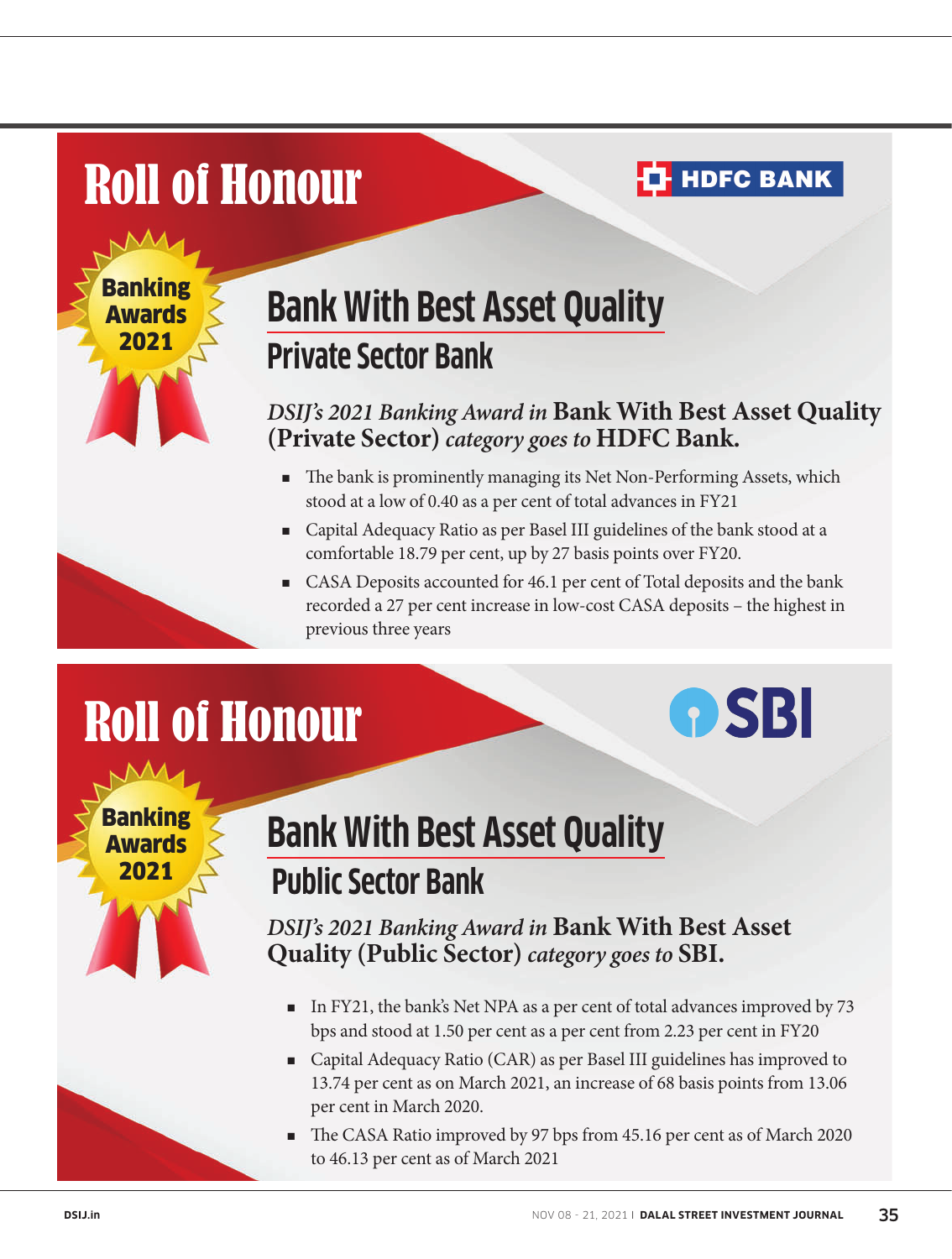# Special Feature

## Roll of Honour

Banking Awards 2021

### **Overall Best Bank in Mid-sized Category Private Sector Bank**

**FEDERAL BANK** 

#### *DSIJ's 2021 Banking Award in* **Overall Best Bank in Midsized (Private Sector)** *category goes to* **Federal Bank.**

- <sup>n</sup> The bank boasts the highest Business per employee of all public and private banks of Rs 24.03 crore in FY21
- <sup>n</sup> In FY21, the bank's Net NPA as a per cent of total advances improved by 12 bps and stood at low of 1.19 per cent as a per cent from 1.31 per cent in FY20

डंडियन बैंक

ं इलाहाबाट

**Indian Bank** 

**ALLAHABAD** 

<sup>n</sup> The Bank has 1272 branches, 1947 ATMs and 10 Mobile ATMs as on March 2021.

## Roll of Honour

Banking Awards 2021

### **Overall Best Bank in Mid-sized Category Public Sector Bank**

*DSIJ's 2021 Banking Award in* **Overall Best Bank in Midsized (Public Sector)** *category goes to* **Indian Bank.**

- <sup>n</sup> In FY21, the bank's credit deposit ratio of 67.65 per cent was one of the highest among other public sector banks
- <sup>n</sup> The share of low-cost Current Account and Savings Account (CASA-Domestic) deposits in total deposits stood at healthy 42 per cent in FY21
- <sup>n</sup> The Bank has pan-India network with 20,593 touch points including 6,004 Brick & Mortar branches, 5,428 ATMs, 9,161 business correspondents and 3 overseas offices.